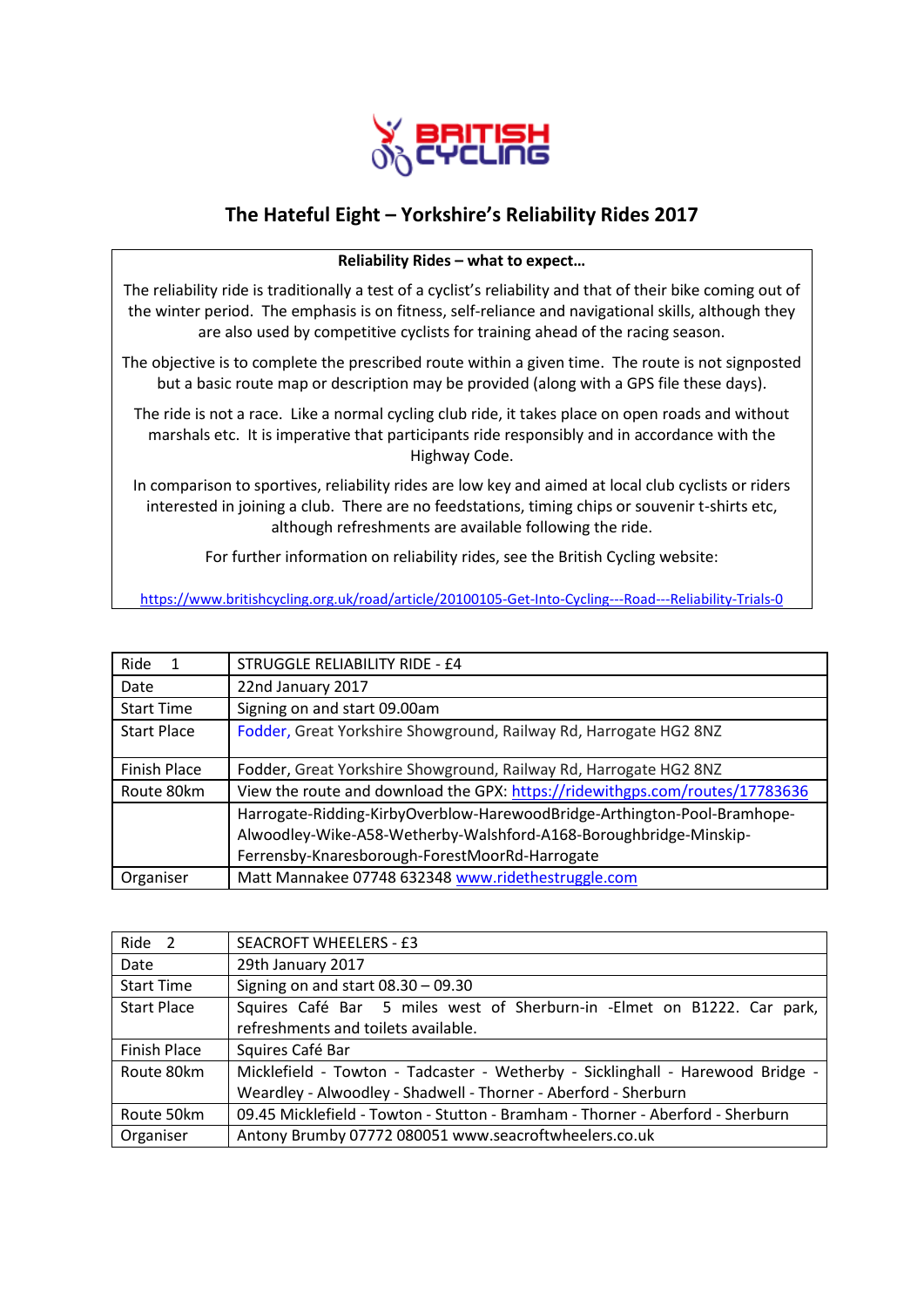| Ride <sub>3</sub>   | <b>HARROGATE NOVA CC - £4</b>                                                  |
|---------------------|--------------------------------------------------------------------------------|
| Date                | 5 <sup>th</sup> February 2017                                                  |
| <b>Start Time</b>   | 09.30                                                                          |
| <b>Start Place</b>  | Rigton Railway Crossing - just off A658.                                       |
|                     |                                                                                |
| <b>Finish Place</b> | Norwood Village Hall - refreshments available                                  |
| Route 80km          | Wetherby-Boroughbridge-Ripon-Fountains Abbey-Ripley-Killinghall-Pennypot Lane. |
| Organiser           | Vaughan Caswell Tel. No. 01423 507603. Email: margaret.caswell@sky.com Club    |
|                     | website: www.harrogatenova.cc                                                  |

| Ride 4             | AIREDALE OLYMPIC - £4                                                                                                                                |
|--------------------|------------------------------------------------------------------------------------------------------------------------------------------------------|
| Date               | 12 <sup>th</sup> February 2016                                                                                                                       |
| <b>Start Time</b>  | 09.30                                                                                                                                                |
| <b>Start Place</b> | B6161 (Near Leathley Bridge – approx. $\frac{1}{2}$ mile from A658 junction).                                                                        |
| Finish Place       | Holy Trinity Church Hall, Knaresborough                                                                                                              |
| Route 70km         | Farnley - Norwood - Summerbridge - Burnt Yates - Kirkby Malzeard - Ripon - Bishop<br>Monkton - Knaresborough https://ridewithgps.com/routes/17780091 |
| Organiser          | Hamish Robertshaw http://www.airedaleolympic.co.uk/ 07796 272123                                                                                     |

| Ride<br>.5         | The Otley One - £4                                                                                                                                                                                            |
|--------------------|---------------------------------------------------------------------------------------------------------------------------------------------------------------------------------------------------------------|
| Date               | 19th February 2017                                                                                                                                                                                            |
| <b>Start Time</b>  | 09.30                                                                                                                                                                                                         |
| <b>Start Place</b> | Buttercross (Market Place), Otley                                                                                                                                                                             |
| Finish Place       | Otley CC Clubroom                                                                                                                                                                                             |
| Route 100km        | A65-Ilkley-Addingham-Bolton Abbey- Barden Tower -Appletreewick-Grassington-<br>Kettlewell-Kilnsey-Threshfield-Burnsall-Barden-Bolton Bridge -Addingham-Ilkley-<br>Askwith                                     |
| Route 50 km        | Start 09.45 As above to Barden Bridge (cross river) - Cavendish Cafe-Bolton Abbey-<br>Ilkley-Askwith                                                                                                          |
| Organiser          | Stephen Gallagher                                                                                                                                                                                             |
|                    | In memory of our friend Craig Armitage there will be collection buckets at<br>registration and at the café clubrooms afterwards. With all money going to the<br>road safety charity Brake (www.brake.org.uk). |

| Ride              | The Alex Warburton Memorial Ride - Alba Rosa - £4 |
|-------------------|---------------------------------------------------|
| Date              | 26 <sup>th</sup> February 2017                    |
| <b>Start Time</b> | 09.30                                             |